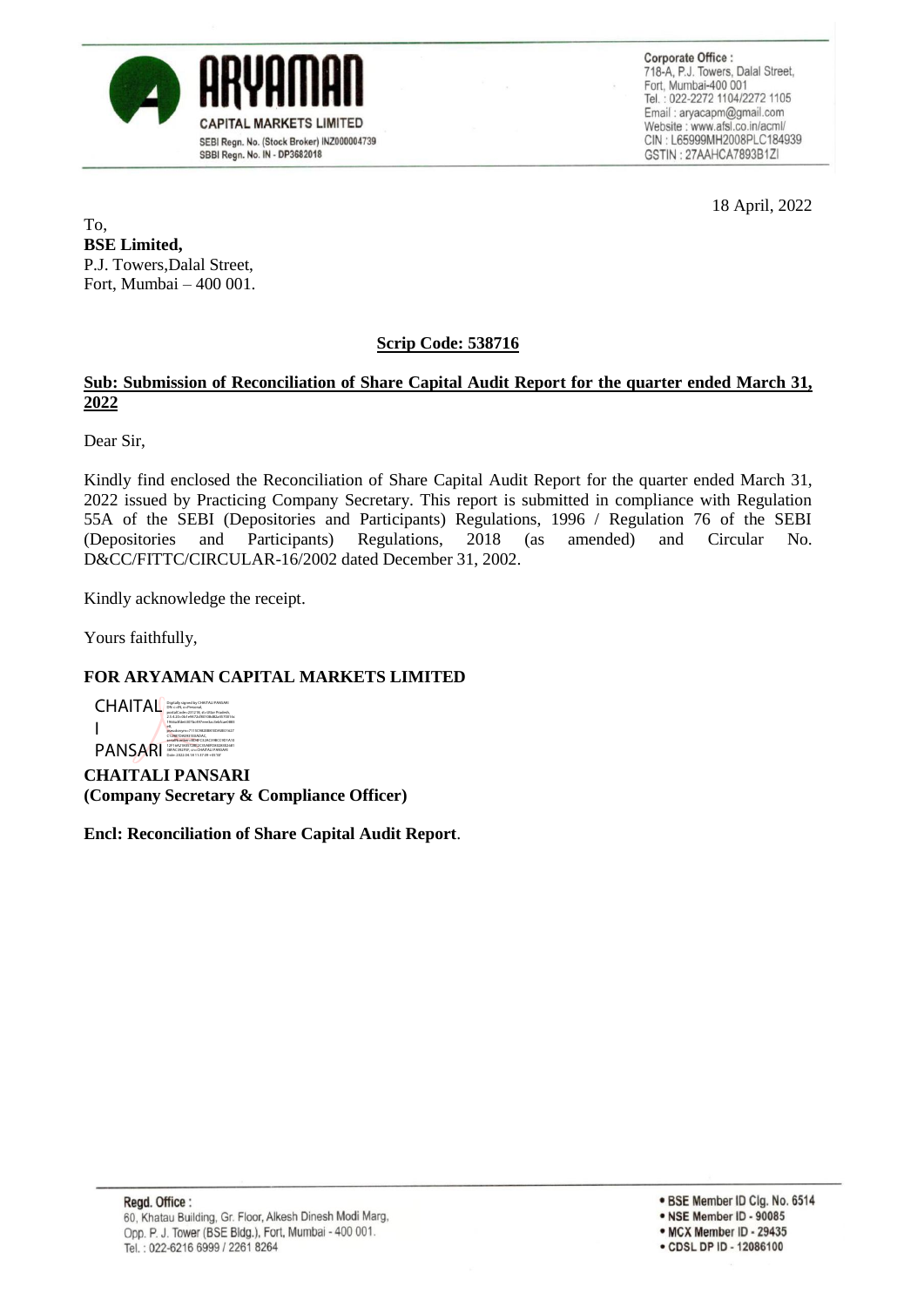### **SPANJ & ASSOCIATES Company Secretaries**

To, The Board of Directors, *MIs.* **Aryaman Capital Markets Limited**  Mumbai

#### **Sub: Reconciliation of Share Capital Audit Certificate in terms of Regulation 76 of SEBI (Depositories & Participants) Regulations, 2018.**

Dear Sir,

I have examined the Register of Members, beneficiary details furnished by the Depositories and other records / documents maintained by M/s. Aryaman Capital Markets Limited (hereinafter referred to as "the Company") and *MIs.* **Bigshare Services Pvt. Ltd.,** the Registrar and Transfer Agent of the Company, for issuance of this certificate in accordance with circulars *CIRIMRD/DP/30/2010* and *D&CCIFITTCICIR-16/2002* dated September 06, 2010 and December 31, 2002 respectively issued by the Securities and Exchange Board of India read with Regulation 76 of SEBI (Depositories  $&$  Participants) Regulations, 2018 (as amended)

In my opinion and to the best of my information and according to the explanations given to me and based on such verification as considered necessary,. I hereby certify below the Reconciliation of Share Capital Report for quarter ended 31<sup>st</sup> March, 2022.

|                | For Quarter Ended                                                            | 31.03.2022                                                                                                   |                                     |  |
|----------------|------------------------------------------------------------------------------|--------------------------------------------------------------------------------------------------------------|-------------------------------------|--|
| $\overline{2}$ | <b>ISIN</b>                                                                  | INE229R01011                                                                                                 |                                     |  |
| $\overline{3}$ | Face Value                                                                   | Equity Share of Rs.10/- each                                                                                 |                                     |  |
| $\overline{4}$ | Name of the Company                                                          | <b>Aryaman Capital Markets Limited</b>                                                                       |                                     |  |
| 5              | Registered Office Address                                                    | 60, Ground Floor, Khatau Building, Alkesh<br>Dinesh Modi Marg, Opp. BSE Building, Fort,<br>Mumbai - 400 001. |                                     |  |
| 6              | Correspondence Address                                                       | 60, Ground Floor, Khatau Building, Alkesh<br>Dinesh Modi Marg, Opp. BSE Building, Fort,<br>Mumbai - 400 001  |                                     |  |
| $\overline{7}$ | Telephone & Fax Nos.                                                         | Tel No.: 022 – 6216 6999 / 2261 8264<br>Fax No.: 022-2263 0434                                               |                                     |  |
| 8              | <b>Email Address</b>                                                         | $\arg\alpha$ aryacapm $\omega$ gmail.com                                                                     |                                     |  |
| 9              | Names of the Stock Exchanges<br>where the Company's securities are<br>listed | BSE Ltd. (BSE)                                                                                               |                                     |  |
|                |                                                                              | <b>Number of Shares</b>                                                                                      | % of Total<br><b>Issued Capital</b> |  |
| 10             | <b>Issued Capital</b>                                                        | 1, 19, 77, 126                                                                                               | 100.00<br>FRIUGE                    |  |

*Office 1:* f/1, Anison Complex, 3<sup>rd</sup> Floor, SBI Lane, Nr. Stadium Circle, C. G. Road, Navrangpura, *jllimetfa6atf-380 009 pli: 079-26421414,* 26421555 ~

*Office 2: Shop No. 2, Ram Niwas, Ranchod Das Road, Dahisar (West), Mumbai - 400 068 Ph:*-022-35

 $\frac{\mathcal{S}_{\mathcal{C}}}{\mathcal{S}_{\mathcal{C}}}}$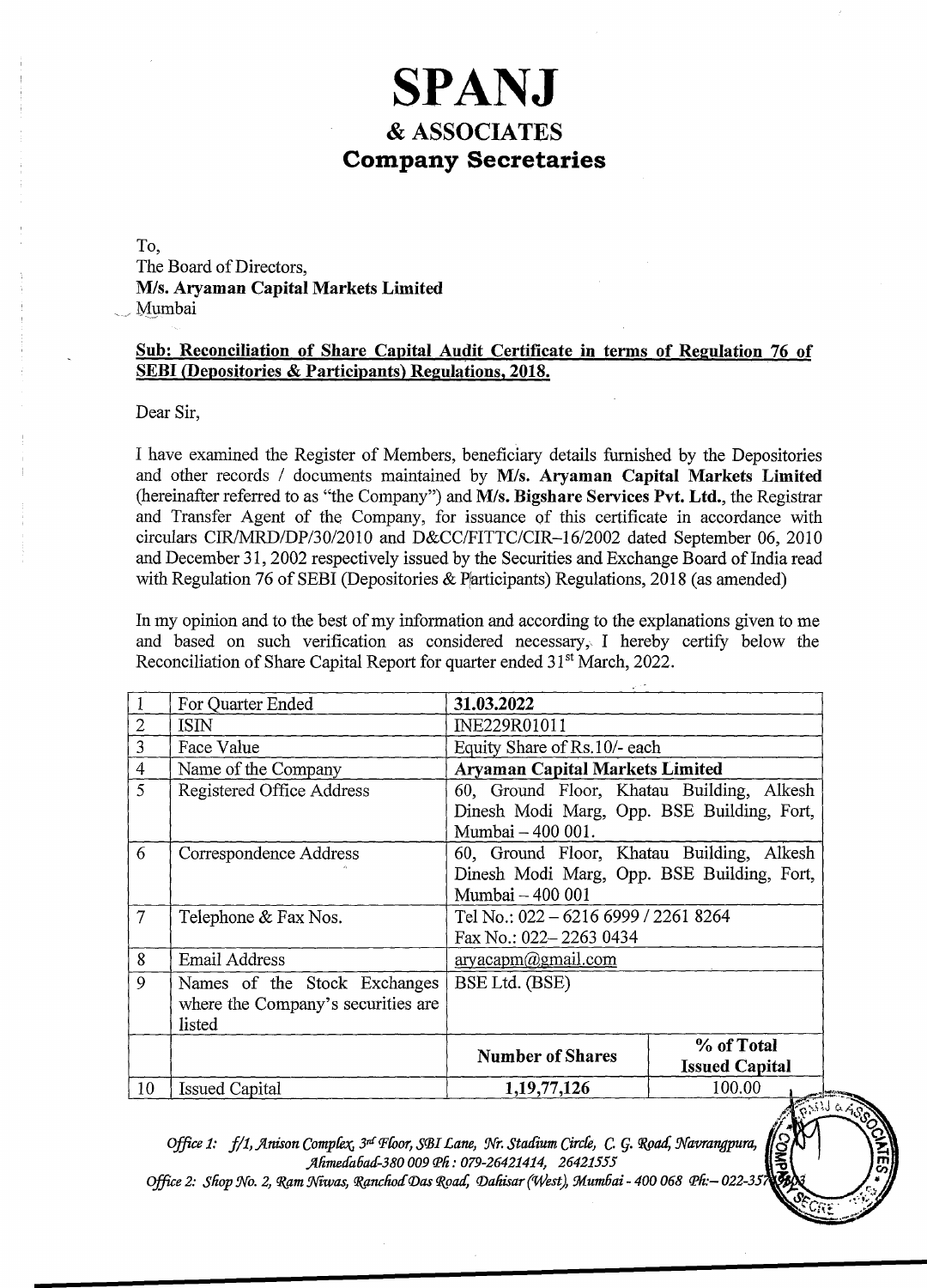# **SPANJ**

### & ASSOCIATES **Company Secretaries**

| 11 | Listed Capital                                                                      |                |        |
|----|-------------------------------------------------------------------------------------|----------------|--------|
|    | (Exchange-wise) (BSE)                                                               | 1, 19, 77, 126 | 100.00 |
|    | (As Per Company Records)                                                            |                |        |
| 12 | Held in dematerialised form in<br><b>CDSL</b>                                       | 1, 11, 62, 126 | 93.20  |
| 13 | Held in dematerialised form in<br><b>NSDL</b>                                       | 8,15,000       | 06.80  |
| 14 | Physical                                                                            | <b>NIL</b>     | 0.00   |
| 15 | Total No. of shares $(12+13+14)$                                                    | 1,19,77,126    | 100.00 |
| 16 | Reasons for difference if any,<br>$(10\&11),$ $(10\&15),$<br>between<br>$(11\&15).$ | <b>NIL</b>     |        |

| 17                                                                                                                                 | Certifying the details of changes in share capital during the quarter under consideration<br>as per Table Below - No changes in Share Capital.         |                                                                                                                      |                                              |                        |                                                                                                |           |                         |                                 |                                                                                   |
|------------------------------------------------------------------------------------------------------------------------------------|--------------------------------------------------------------------------------------------------------------------------------------------------------|----------------------------------------------------------------------------------------------------------------------|----------------------------------------------|------------------------|------------------------------------------------------------------------------------------------|-----------|-------------------------|---------------------------------|-----------------------------------------------------------------------------------|
| Particulars                                                                                                                        |                                                                                                                                                        | of<br>No.<br><b>Shares</b>                                                                                           | Applied/<br>Not<br>Applied<br>For<br>Listing | Listed<br><b>Stock</b> | on<br>Exchanges<br>(Specify)<br>Names)                                                         | CDSL      | Whether<br>Intimated to | Whether<br>Intimated<br>to NSDL | In-<br>principal<br>Approval<br>Pending<br>for<br><b>SE</b><br>(Specify<br>Names) |
| <b>NA</b>                                                                                                                          |                                                                                                                                                        | <b>NA</b>                                                                                                            | <b>NA</b>                                    | <b>NA</b>              |                                                                                                | <b>NA</b> |                         | <b>NA</b>                       | <b>NA</b>                                                                         |
| $* * *$<br>Preferential Issue, ESOPs, Amalgamation, Conversion, Buyback, Capital Reduction,<br>Forfeiture, any other (to specify). |                                                                                                                                                        |                                                                                                                      |                                              |                        |                                                                                                |           |                         |                                 |                                                                                   |
| 18                                                                                                                                 | Register of Members is updated (Yes/No)<br>Yes<br>If not, updated up to which date.                                                                    |                                                                                                                      |                                              |                        |                                                                                                |           |                         |                                 |                                                                                   |
| 19                                                                                                                                 |                                                                                                                                                        | Reference of previous quarter with regard<br>to<br>excess<br><b>Not Applicable</b><br>dematerialized shares, if any. |                                              |                        |                                                                                                |           |                         |                                 |                                                                                   |
| 20                                                                                                                                 | Has the Company resolved the matter mentioned in Point No.<br>19 above in the current quarter? If not, reason why?                                     |                                                                                                                      |                                              |                        |                                                                                                |           | <b>Not Applicable</b>   |                                 |                                                                                   |
| 21                                                                                                                                 | Mention the total no. of requests, if any, confirmed after 21 days and the total no. of<br>requests pending beyond 21 days with the reasons for delay. |                                                                                                                      |                                              |                        |                                                                                                |           |                         |                                 |                                                                                   |
| <b>Total No. of Demat Request</b>                                                                                                  |                                                                                                                                                        |                                                                                                                      | <b>No. of Request</b>                        | <b>No. of Shares</b>   |                                                                                                |           | <b>Reasons</b>          |                                 |                                                                                   |
|                                                                                                                                    |                                                                                                                                                        |                                                                                                                      |                                              |                        |                                                                                                |           |                         | for Delay                       |                                                                                   |
| Confirmed after 21 Days (from the date<br>of receipt of DRF by RTA)                                                                |                                                                                                                                                        |                                                                                                                      |                                              |                        |                                                                                                |           |                         |                                 |                                                                                   |
| Pending for more than 21 days (from<br>the date of receipt of DRF by RTA)                                                          |                                                                                                                                                        |                                                                                                                      |                                              |                        |                                                                                                |           |                         |                                 |                                                                                   |
| 22                                                                                                                                 |                                                                                                                                                        | Name, Telephone & Fax No. of the<br>Compliance Officer of the Company                                                |                                              |                        | <b>CS Chaitali Pansari</b><br>Tel No.: 022 - 6216 6999 / 2261 8264<br>Fax No.: 022 - 2263 0434 |           |                         |                                 |                                                                                   |

*Office 1:* f/1, Anison Complex, <sup>3rd</sup> Floor, SBI Lane, Nr. **All Circle, C. G. Road, Managyara, and Circle**<br> *Stadium Circle, C. G. Road, Managyura, and Lives Complex, 3rd Floor, SBI Lane, Nr. Stadium Circle, C. G. Road, Navaghapura,*<br>Ahmedabad-380 009 Ph: 079-26421414, 26421555 MANDROFFE

*Office 2: Shop No. 2, Ram Niwas, Ranchod Das Road, Dahisar (West), Mumbai - 400 068 Ph*